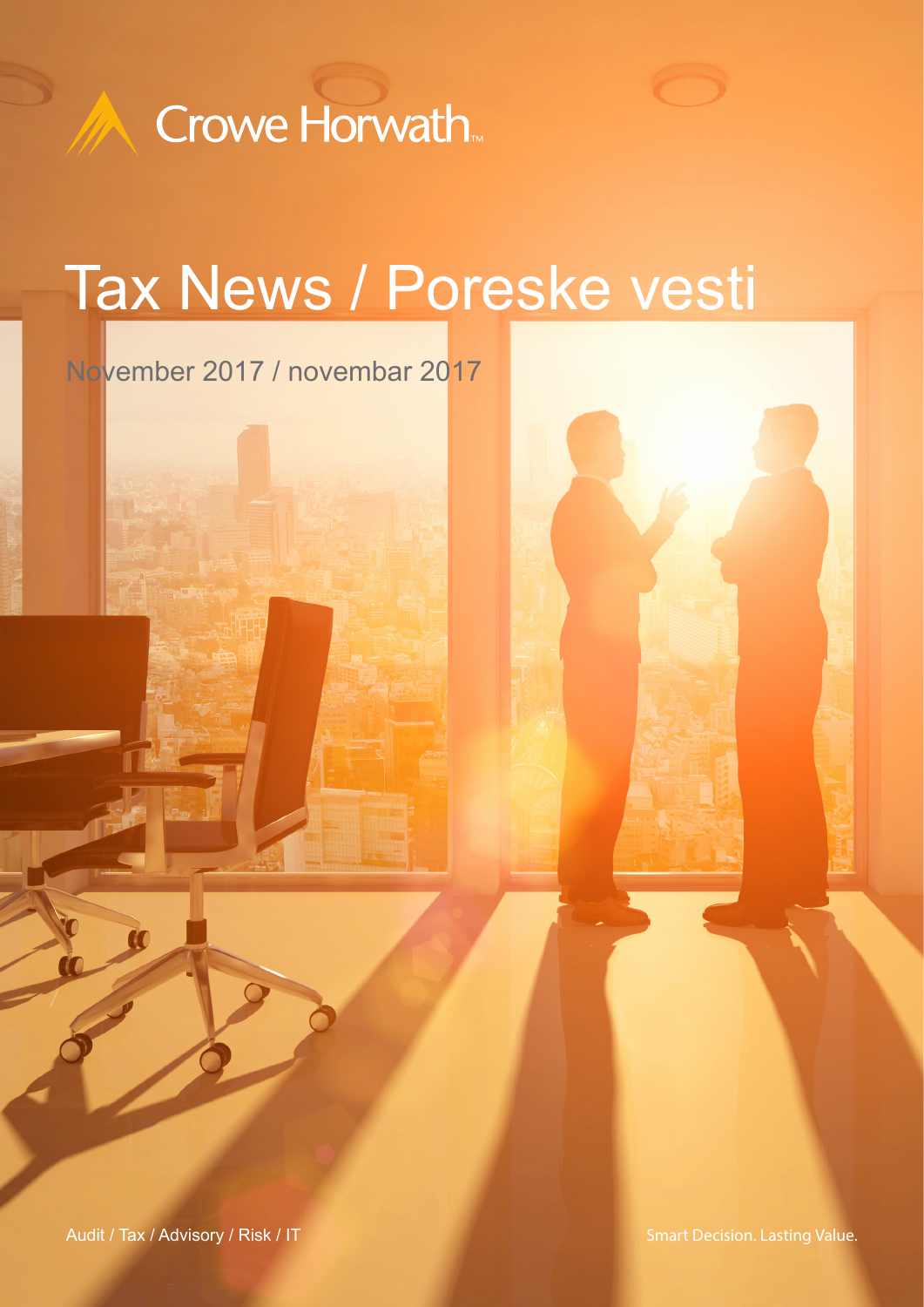### **New average prices per square meter for the purposes of determining the property tax for FY 2018**

At the meeting held on November 7, 2017, the Belgrade City Assembly announced new average prices per square meter for the purpose of determining the property tax.

In comparison to the previous year, the newly-introduced average prices are slightly different, as is shown in the table below:

| Zone                            | building land |        | business buildings and<br>other (above-ground<br>and underground)<br>building facilities used<br>for business operations |         | garages and garage lots |         |
|---------------------------------|---------------|--------|--------------------------------------------------------------------------------------------------------------------------|---------|-------------------------|---------|
|                                 | 2017          | 2018   | 2017                                                                                                                     | 2018    | 2017                    | 2018    |
| Zone 1 - extra business zone    | 62,040        | 62,010 | 347,260                                                                                                                  | 342,870 | 93,870                  | 101,490 |
| Zone 1 - extra residential zone | 71,940        | 70,100 | 229,605                                                                                                                  | 228,380 | 83,480                  | 83,770  |
| Zone 1                          | 62,040        | 62,010 | 265,380                                                                                                                  | 264,030 | 83,770                  | 85,460  |
| Zone 2                          | 25,280        | 25,180 | 193,830                                                                                                                  | 191,820 | 59,880                  | 61,170  |
| Zone 3                          | 8,600         | 8,620  | 129,660                                                                                                                  | 127,410 | 44,710                  | 45,370  |
| Zone 4                          | 3,750         | 3,710  | 107,110                                                                                                                  | 105,720 | 32,710                  | 33,140  |
| Zone 5                          | 2,790         | 2,820  | 94,630                                                                                                                   | 95,150  | 27,290                  | 27,630  |
| Zone 6                          | 1,630         | 1,660  | 78,630                                                                                                                   | 77,210  | 23,115                  | 23,460  |
| Zone 7                          | 1,120         | 1,140  | 60,240                                                                                                                   | 59,270  | 18,240                  | 18,590  |
| Zone 8                          | 770           | 785    | 41,850                                                                                                                   | 41,790  | 14,220                  | 14,480  |
| Green zone 1                    | 17,263        | 17,247 | 170,036                                                                                                                  | 168,752 | 49,672                  | 50,554  |
| Green zone 2                    | 1,578         | 1,601  | 68,838                                                                                                                   | 68,355  | 20,716                  | 21,040  |
| Entry direction zone            | 7,195         | 7,188  | 131,308                                                                                                                  | 130,025 | 41,148                  | 41,828  |
| Specific purpose zone           | 1,173         | 1,195  | 60,240                                                                                                                   | 59,423  | 18,525                  | 18,843  |

#### **Rulebook on Amendments to the Rulebook on Tax Return Forms for the Determination of Property Tax**

On November 10, 2017, Minister of Finance has adopted a new Rulebook on Amendments to the Rulebook on Tax Return Forms for the Determination of Property Tax (hereinafter: **"the Rulebook"**), published in the Official Gazette of the Republic of Serbia no. 101/2017.

The Rulebook introduces mandatory electronic submission of tax returns. Therefore, calculated inheritance and gift tax and transfer tax shall be declared in the electronic PPI-3 and PPI-4 forms. The Rulebook shall be effective as of January 1, 2018.

In addition, the newly-introduced tax returns shall replace the existing PPI-3 Form - Tax return for determining inheritance and gift tax and PPI-4 Form - Tax return for determining transfer tax which are still to be submitted in paper.

# **Rulebook on the Form and Content of the Financial Contract Form**

Minister of Trade, Tourism and Telecommunications has enacted the Rulebook on the Form and Content of the Financial Contract Form, which is effective as of November 18, 2017. The aforementioned Rulebook prescribes in more detail the form and content of the financial contract form.

According to the provisions of the rulebook, traders who sell goods or services on deferred payment terms are obliged to clearly indicate how cheaper the goods or services are when paid for in cash, the percentage by which it is more expensive when paid for by installments and the amount of annual interest rate in that case. The aforementioned data are to be published every time traders advertise. The said obligation derives from the Law on Protection of Financial Services Consumers, but the relevant form is prescribed only when the rulebook is applicable.

in RSD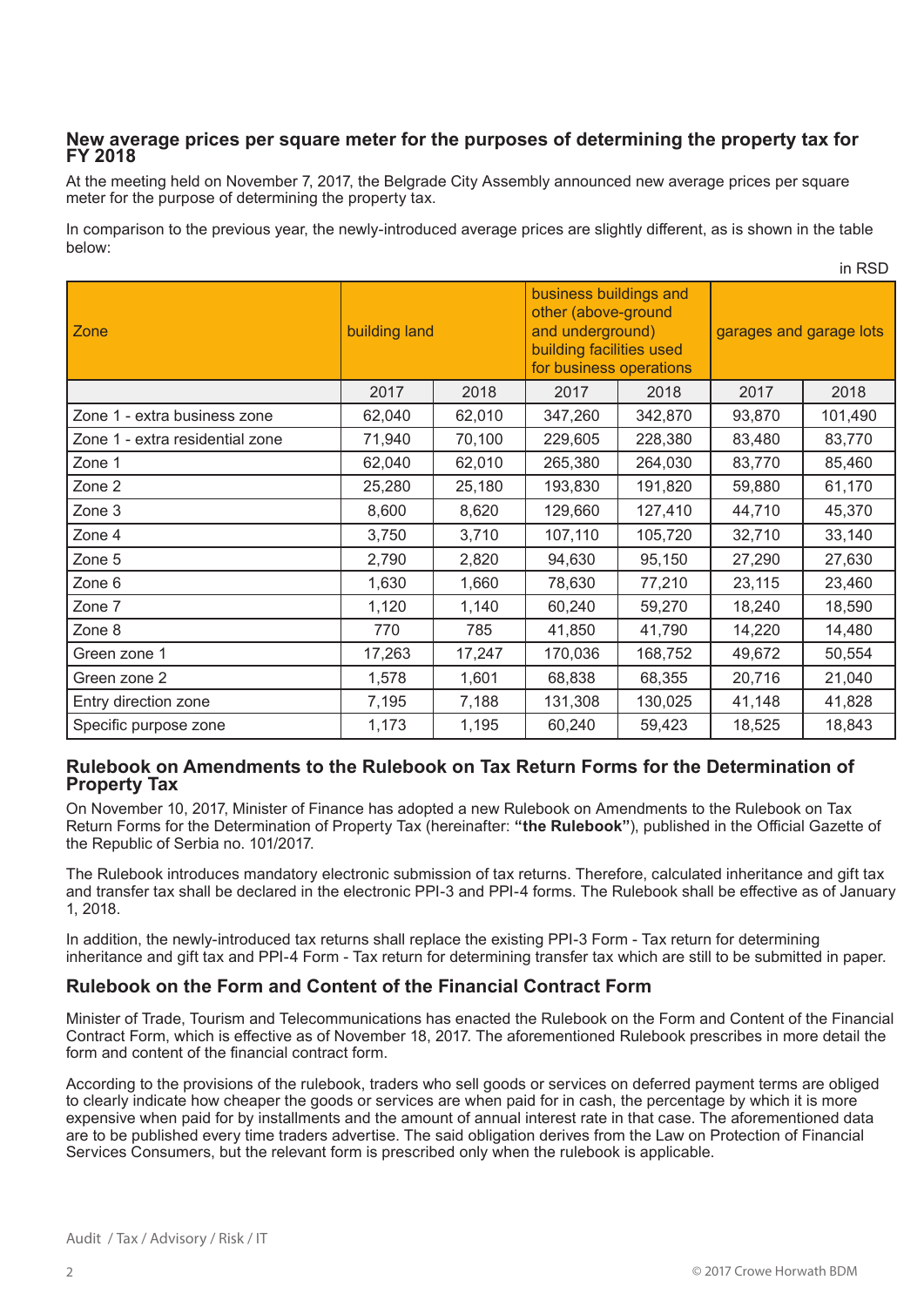#### **Novi iznosi prosečnih cena kvadratnog metra za potrebe utvrđivanja poreza na imovinu za 2018. godinu**

Na sednici održanoj 7. novembra 2017. godine, Skupština grada Beograda je utvrdila nove iznose prosečnih cena kvadratnog metra za potrebe utvrđivanja poreza na imovinu.

Novouvedene prosečne cene su nešto niže ili više u odnosu na prethodnu godinu što se može videti u sledećoj tabeli:

| u umanna                           |                       |        |                                                                                                                   |         |                        |         |  |  |  |  |  |
|------------------------------------|-----------------------|--------|-------------------------------------------------------------------------------------------------------------------|---------|------------------------|---------|--|--|--|--|--|
| Zona                               | građevinsko zemljište |        | poslovne zgrade i<br>drugi (nadzemni i<br>podzemni) građevinski<br>objekti koji služe za<br>obavljanje delatnosti |         | garaže i garažna mesta |         |  |  |  |  |  |
|                                    | 2017                  | 2018   | 2017                                                                                                              | 2018    | 2017                   | 2018    |  |  |  |  |  |
| Prva zona - ekstra zona poslovanja | 62,040                | 62,010 | 347,260                                                                                                           | 342,870 | 93,870                 | 101,490 |  |  |  |  |  |
| Prva zona - ekstra zona stanovanja | 71,940                | 70,100 | 229,605                                                                                                           | 228,380 | 83,480                 | 83,770  |  |  |  |  |  |
| Prva zona                          | 62,040                | 62,010 | 265,380                                                                                                           | 264,030 | 83,770                 | 85,460  |  |  |  |  |  |
| Druga zona                         | 25,280                | 25,180 | 193,830                                                                                                           | 191,820 | 59,880                 | 61,170  |  |  |  |  |  |
| Treća zona                         | 8,600                 | 8,620  | 129,660                                                                                                           | 127,410 | 44,710                 | 45,370  |  |  |  |  |  |
| Četvrta zona                       | 3,750                 | 3,710  | 107,110                                                                                                           | 105,720 | 32,710                 | 33,140  |  |  |  |  |  |
| Peta zona                          | 2,790                 | 2,820  | 94,630                                                                                                            | 95,150  | 27,290                 | 27,630  |  |  |  |  |  |
| Šesta zona                         | 1,630                 | 1,660  | 78,630                                                                                                            | 77,210  | 23,115                 | 23,460  |  |  |  |  |  |
| Sedma zona                         | 1,120                 | 1,140  | 60,240                                                                                                            | 59,270  | 18,240                 | 18,590  |  |  |  |  |  |
| Osma zona                          | 770                   | 785    | 41,850                                                                                                            | 41,790  | 14,220                 | 14,480  |  |  |  |  |  |
| Zona zaštite zelenila 1            | 17,263                | 17,247 | 170,036                                                                                                           | 168,752 | 49,672                 | 50,554  |  |  |  |  |  |
| Zona zaštite zelenila 2            | 1,578                 | 1,601  | 68,838                                                                                                            | 68,355  | 20,716                 | 21,040  |  |  |  |  |  |
| Zona ulaznih pravaca               | 7,195                 | 7,188  | 131,308                                                                                                           | 130,025 | 41,148                 | 41,828  |  |  |  |  |  |
| Zona specifičnih namena            | 1,173                 | 1,195  | 60,240                                                                                                            | 59,423  | 18,525                 | 18,843  |  |  |  |  |  |

#### **Pravilnik o izmenama i dopunama Pravilnika o obrascima poreskih prijava za utvrđivanje poreza na imovinu**

Ministarstvo finansija je usvojilo Pravilnik o izmenama i dopunama Pravilnika o obrascima poreskih prijava za utvrđivanje poreza na imovinu (u daljem tekstu: "Pravilnik") 10. novembra 2017. godine koji je objavljen u "Službenom glasniku RS" broj 101/2017.

Pravilnikom je propisana obaveza podnošenja poreskih prijava u elektronskom obliku. Prema tome, obračunati porez na nasleđe i poklon i porez na prenos aposlutnih prava trebalo bi da budu iskazani na novim PPI-3 i PPI-4 obrascima. Novi Pravilnik stupa na snagu 1. januara 2018. godine.

Nove poreske prijave će zameniti postojeći Obrazac PPI-3 - Poreska prijava za utvrđivanje poreza na nasleđe i poklon i Obrazac PPI-4 - Poreska prijava za utvrđivanje poreza na prenos apsolutnih prava koji se i dalje dostavljaju u papirnoj formi.

# **Pravilnik o obliku i sadržini obrasca ponude finansijske pogodbe**

Ministar trgovine, turizma i telekomunikacija doneo je Pravilnik o obliku i sadržini obrasca ponude finansijske pogodbe, koji je stupio na snagu 18. novembra 2017. godine. Ovim pravilnikom se bliže propisuju oblik i sadržina obrasca ponude finansijske pogodbe.

Shodno odredbama pravilnika, trgovci koji prodaju robu ili usluge na odloženo plaćanje su u obavezi da jasno naznače koliko je roba ili usluga jeftinija u gotovini, koliko je procenata skuplja na rate i kolika je godišnja kamata u tom slučaju. Pomenute informacije moraju biti objavljene svaki put kada se trgovci oglašavaju. Osnov za uvođenje ove obaveze postoji u Zakonu o zaštiti korisnika finansijskih usluga, ali je odgovarajući obrazac propisan tek stupanjem pravilnika na snagu.

u dinarima